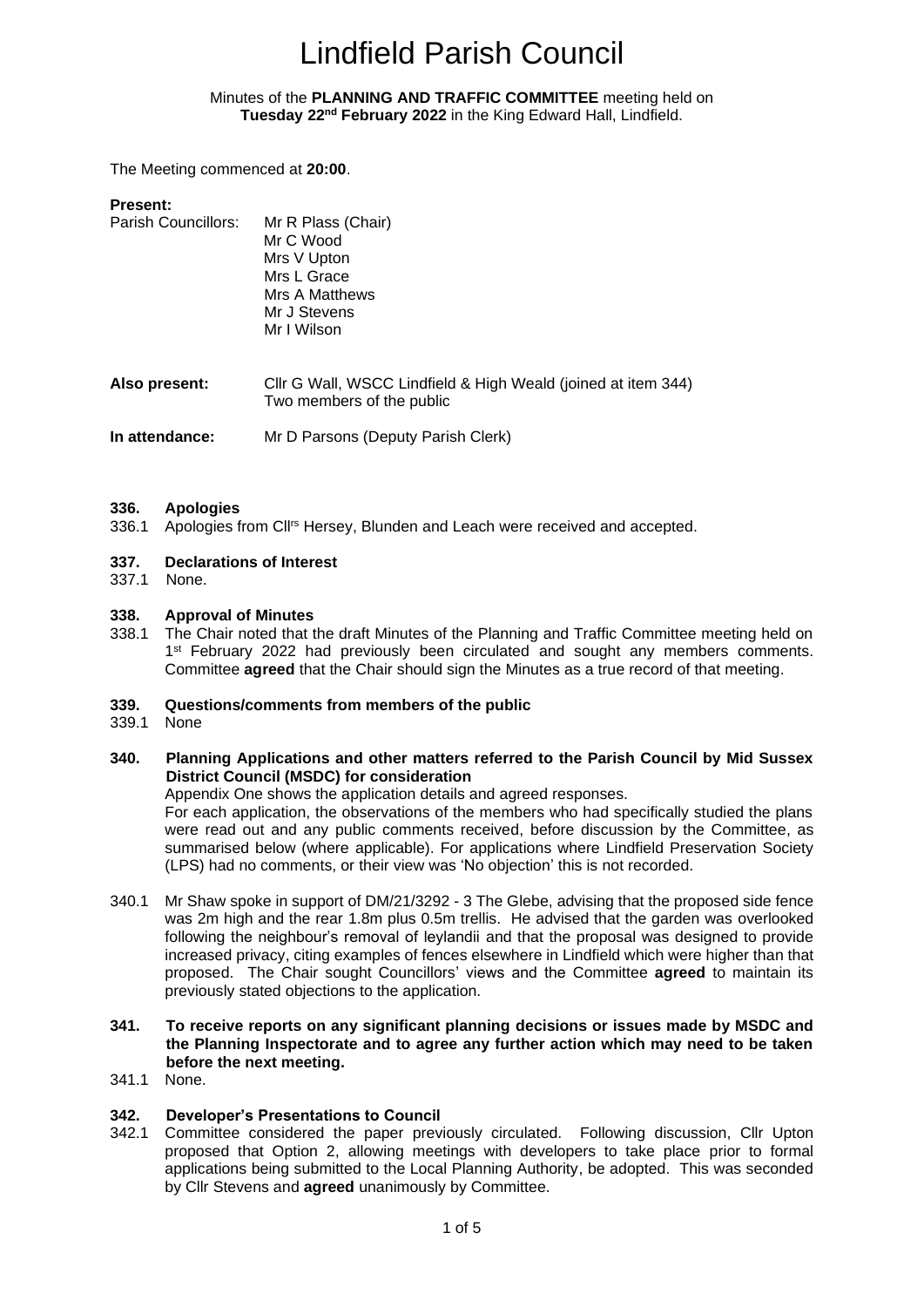#### **343. The Wilderness** – **Parking and Speeding issues**

- 343.1 Committee considered the paper previously circulated. A resident of The Wilderness attended the meeting, advising that the issues are substantially related to traffic attending the nursery, often speeding but that residents are not all agreed as to the appropriate solution. From his perspective, he was not entirely in favour of more yellow lines nor that the previous 'escape zone' provided by the now defunct garage entrance made a material difference to the issue. Other resident's ideas had included bollards, stones on the verge and signage.
- 343.2 The Chair noted that the issue itself was nothing to do with LPC, being a WSCC Highways matter, but observing the poor sighting when entering The Wilderness and that traffic levels were much worse. Committee discussion recognised that this would not be a simple issue to resolve. The Deputy Parish Clerk advised that WSCC Highways had agreed to review the yellow lines and repaint them if considered necessary. The residents had also been advised to report parking transgressions to MSDC such that Parking Enforcement might be able to attend the location.
- 343.3 Cllr Wood advised that as Chair of Tiger Cubs he would have to declare an interest in this matter.
- 343.4 Cllr Wood proposed that a few councillors meet with the residents to research what the issues are, understand who else is affected, and consider next steps, Cllr Stevens seconded the proposal and Committee **agreed** that such a meeting should be arranged by the Parish Office.

#### **344. Black Hill – parking, road safety and damage to the verge**

- 344.1 The Chair observed that LPC was powerless to pull the appropriate bodies together, with WSCC responsible for Highways, the University of Brighton Academies Trust responsible for the school(s) whose activities generated the issues being seen, MSDC responsible for parking enforcement (there are no restrictions currently to enforce) and the Police if dangerous behaviour / road blocking is reported.
- 344.2 Cllr Wilson noted the attendance of the Police one morning, which resulted in vehicles quickly moving on but that they reappeared as usual the next day. He considered that there was not enough parking in the vicinity and that as soon as the small car park was full vehicles started parking on the Black Hill verges, also observing that the problem only lasted approximately 20 minutes at each end of the school day. He noted that one parent was using the car park at the bottom of the common and then walking children across the common to the school and wondered whether this should be encouraged as part of any solution.
- 344.3 Cllr Upton advised that the school's own parking was very limited, even during the middle of the day. Cllr Matthews felt that LPC should engage with the school and other relevant parties, noting that areas previously used for pick-up and drop-off within the school boundaries had all been built on.
- 344.4 Noting councillors' comments, the Chair considered that LPC should seek to lead a way forward but also that previous efforts in this regard had been unsuccessful. He considered that it was important to try again, noting that future housing developments outside the village would be likely to exacerbate the situation. Cllr Grace agreed that LPC should engage here but could not be responsible for finding or implementing any solution, noting that both child safety and damage to the verges were key issues. Suggestions around grasscrete or paving to eliminate the damage to the grass verge were mentioned but these might also have the effect of formalising parking in this location.
- 344.5 Cllr Upton proposed that a few councillors should initiate engagement with the school and other appropriate parties to consider possible next steps, Cllr Wood seconded the proposal, with Cllr Matthews indicating that she would like to participate. Committee **agreed** that such a meeting should be arranged by the Parish Office.

#### **345. Cycleways**

- 345.1 **Cllr Grace** provided an update in respect of SHLAT (the Scaynes Hill to Lindfield Active Travel Group) where a formal constitution has been proposed to turn the group into a 'not for profit' organisation to address GDPR issues, and that a 'FAQs' document had been prepared to support a proposed letter to interested parties along the potential routes for a sustainable transport route. Consequently, LPC was being asked to join a group with a constitution rather than the previously informal set up of interested parties, which she did not consider would be appropriate for LPC and would be asking the group to formally invite LPC to join it, in order to understand the basis on which LPC would be involved in the future.
- 345.2 Cllr Wood considered that LPC should be observers to the group, with the Chair noting that LPC represents all its residents and should be careful not to be bound by a particular group making decisions which might be contrary to LPC's position.
- 345.3 Committee **agreed** that care needs to be taken as to the appropriate way forward and that the formal invitation should be awaited, for LPC to consider accordingly.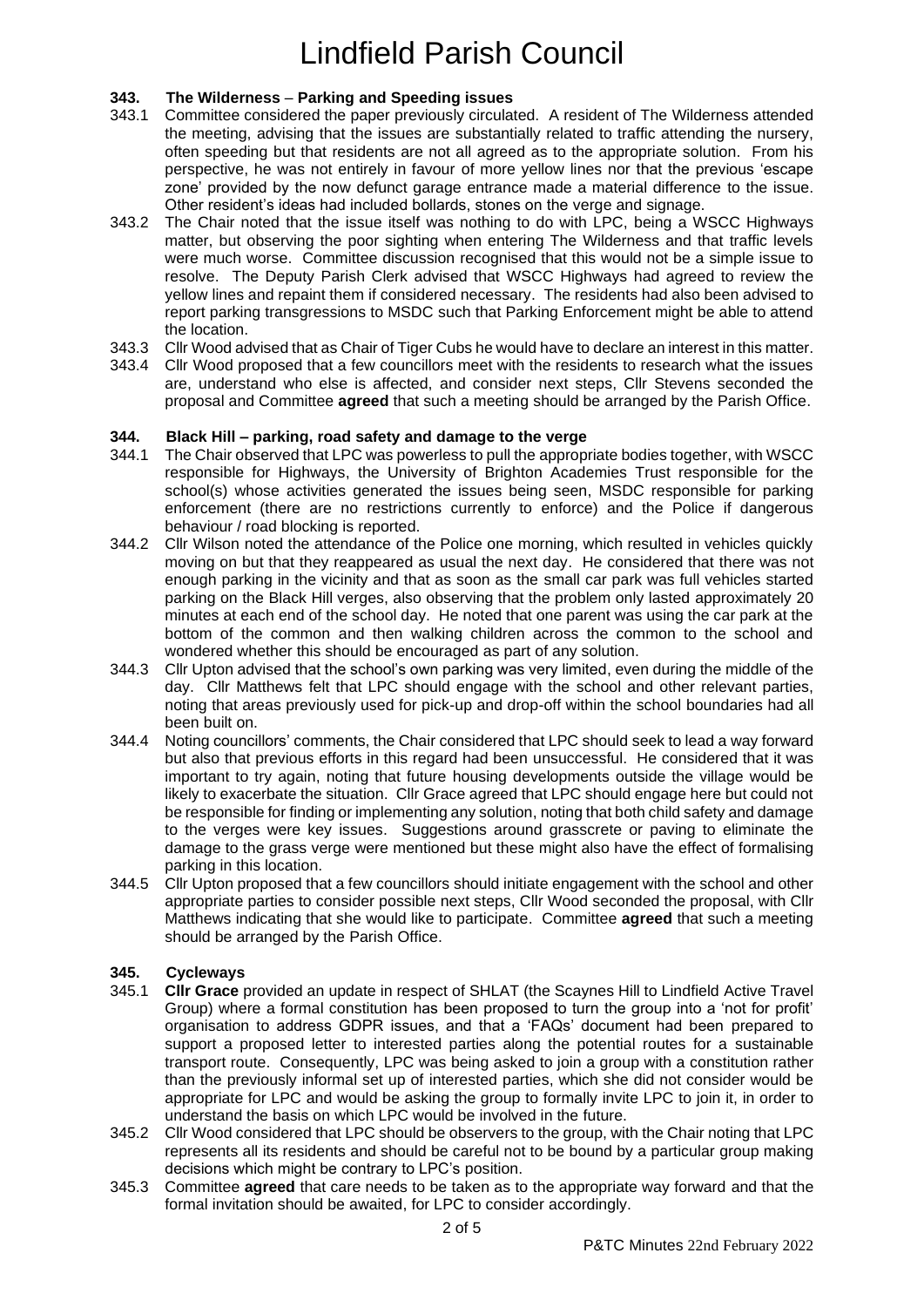#### **346. Matters Arising**.

- 346.1 The Deputy Parish Clerk advised that since this agenda was issued, the Council's consultant in respect of the TRO had submitted an additional fee estimate for further works to address queries raised by WSCC Highways and that this would be added to the agenda for next week's Council meeting.
- 346.2 Cllr Garry Wall, WSCC Lindfield & High Weald, arrived during the meeting and stayed afterwards to discuss current issues across Lindfield including pond repairs, the proposed TRO, residents parking concerns, potholes and recent graffiti.

The meeting closed at 20:50.

The **next P&TC Meeting is scheduled for Thursday 17th March** at 8pm in the King Edward Hall.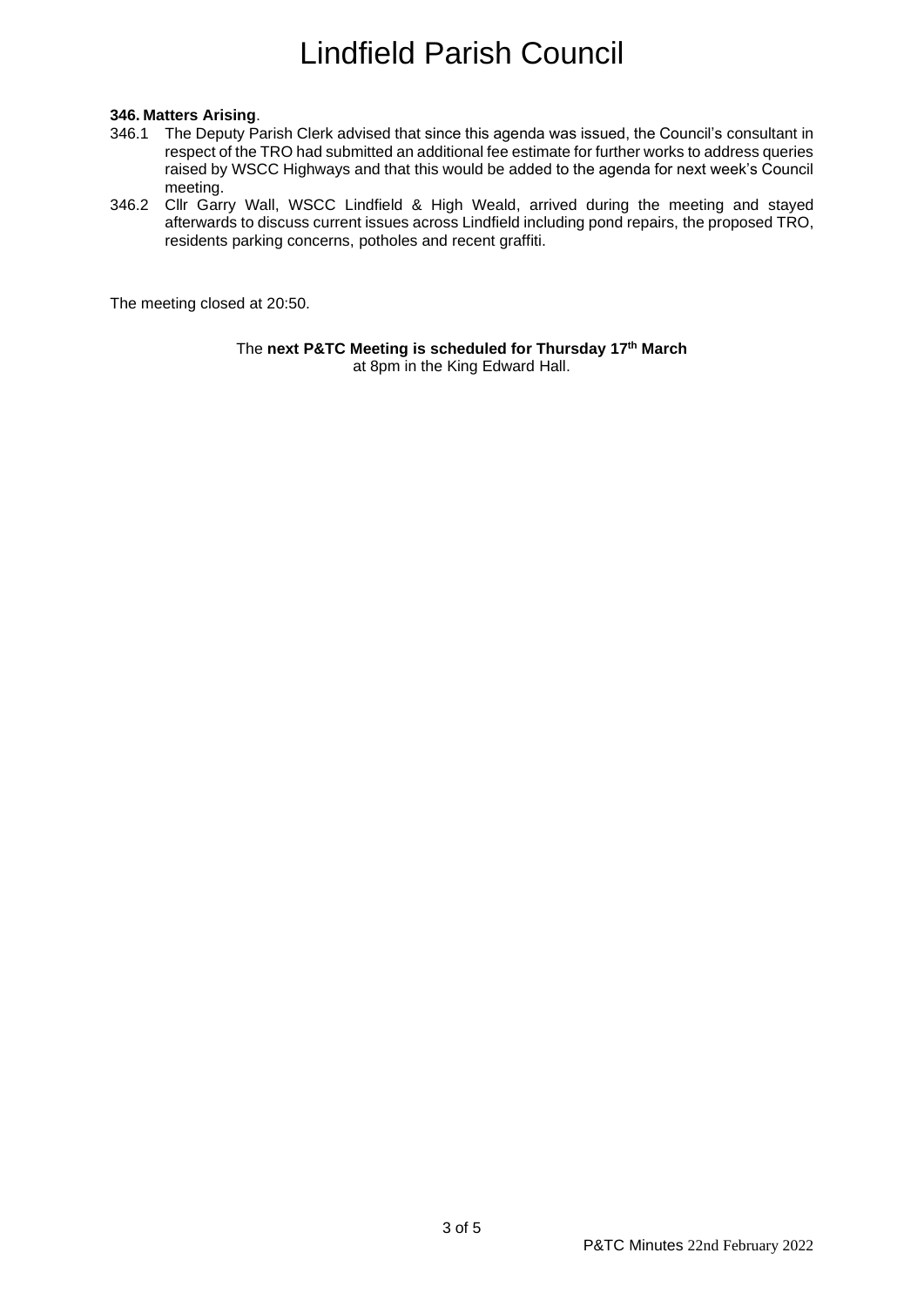### **Appendix One – Responses to Planning Applications received from Mid Sussex District Council**

| <b>Item</b>                                                                                                                                                                                    | <b>MSDC</b><br><b>Application</b><br>Year | <b>MSDC</b><br><b>Reference</b> | <b>PROPERTY</b><br><b>NAME/NUMBER</b> | <b>STREET</b>          | <b>PROPOSAL</b>                                                                                                                                                                                           |  |  |
|------------------------------------------------------------------------------------------------------------------------------------------------------------------------------------------------|-------------------------------------------|---------------------------------|---------------------------------------|------------------------|-----------------------------------------------------------------------------------------------------------------------------------------------------------------------------------------------------------|--|--|
| Responses for items i – iv have been agreed under the Temporary Delegated Authority approved by P&TC 5/10/21<br>and submitted to MSDC prior to this meeting to meet consultation expiry dates. |                                           |                                 |                                       |                        |                                                                                                                                                                                                           |  |  |
|                                                                                                                                                                                                | 2022                                      | 106                             | 9                                     | Backwoods Lane         | Proposed raising of roof and loft conversion and rear dormer window extension                                                                                                                             |  |  |
| Response: Lindfield Parish Council has no objections to this application.                                                                                                                      |                                           |                                 |                                       |                        |                                                                                                                                                                                                           |  |  |
| ii.                                                                                                                                                                                            | 2022                                      | 318                             | <b>Tollgate Car Park</b>              | Tollgate               | 07N3 Silver Birch - Crown lift canopy to a height of 2.5m                                                                                                                                                 |  |  |
| Response: Lindfield Parish Council has no objections to this application.                                                                                                                      |                                           |                                 |                                       |                        |                                                                                                                                                                                                           |  |  |
| <b>iii</b>                                                                                                                                                                                     | 2021                                      | 4359                            | Amberley / 51                         | Sunte Avenue           | Two storey side/rear and single storey rear extensions and associated internal<br>alterations. (Updated plans received 07.02.2022)                                                                        |  |  |
| Response: Lindfield Parish Council has no objections to this application, subject to matching materials being used as detailed in the applications.                                            |                                           |                                 |                                       |                        |                                                                                                                                                                                                           |  |  |
| iv                                                                                                                                                                                             | 2022                                      | 287                             | Boundary Cottage /<br>1 A             | <b>Backwoods Close</b> | Two storey rear extension and front infill to an existing detached house                                                                                                                                  |  |  |
| Response: Lindfield Parish Council has no objections to this application.                                                                                                                      |                                           |                                 |                                       |                        |                                                                                                                                                                                                           |  |  |
| $\mathbf{v}$                                                                                                                                                                                   | 2022                                      | 319                             | 26                                    | <b>Newton Road</b>     | Rear two storey extension and proposed new porch to existing front door.                                                                                                                                  |  |  |
| Response: Lindfield Parish Council has no objections to this application, subject to matching materials being used as detailed in the application.                                             |                                           |                                 |                                       |                        |                                                                                                                                                                                                           |  |  |
| vi                                                                                                                                                                                             | 2022                                      | 333                             | 15                                    | <b>Blackthorns</b>     | Rear two storey extension with new front porch                                                                                                                                                            |  |  |
| Response: Lindfield Parish Council has no objections to this application.                                                                                                                      |                                           |                                 |                                       |                        |                                                                                                                                                                                                           |  |  |
| vii                                                                                                                                                                                            | 2021                                      | 3292                            | 3                                     | The Glebe              | 0.5m trellis on top of 1.8m fence at the rear of garden and replacement of side<br>fence (amended description 24/11, amended location and block plan 10/01 and<br>amended fence drawings 19/01 and 27/01) |  |  |
| Response: Lindfield Parish Council considers that its previous responses to this application remain apposite and continues to object accordingly.                                              |                                           |                                 |                                       |                        |                                                                                                                                                                                                           |  |  |
| viii                                                                                                                                                                                           | 2022                                      | 367                             | 15                                    | Compton Road           | Replacement of existing timber single glazed windows and timber door with new<br>conservation style uPVC double glazed windows and composite door at the front<br>of the property.                        |  |  |